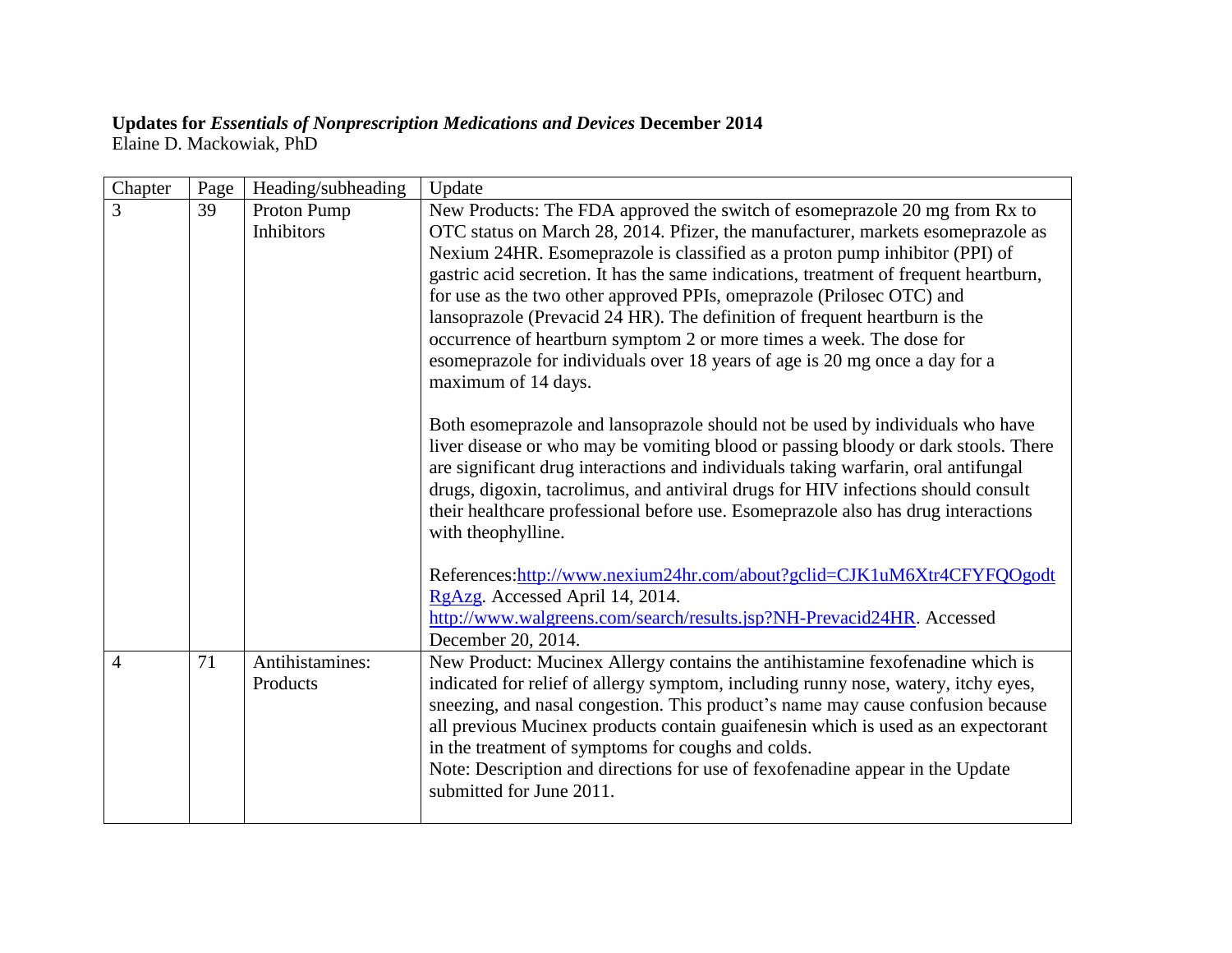|   | 72 |                                                 | Reference: http://www.drugstore.com/mucinex-allergy-24-hour-adult-<br>tablets/qxp518675?catid=183018. Accessed May 18, 2014.<br>New Product: Clear Quil is an addition to the list that contain loratadine, an<br>antihistamine, used for relief of allergy symptoms.<br>New product formulation: Zyrtec Dissolve Tablets Citrus 10 mg. This product is the<br>same as Zyrtec Tablets 10 mg, but the tablet dissolves in the mouth and has a citrus<br>flavor. The directions for use and the drug warnings are the same as listed on page                                                                                      |
|---|----|-------------------------------------------------|---------------------------------------------------------------------------------------------------------------------------------------------------------------------------------------------------------------------------------------------------------------------------------------------------------------------------------------------------------------------------------------------------------------------------------------------------------------------------------------------------------------------------------------------------------------------------------------------------------------------------------|
|   |    |                                                 | 72.<br>Reference:www.drugstore.com/zyrtec-dissolve-tablets-<br>$citrus/qxp5148477catid? = 183018$ . Accessed June 4, 2014.                                                                                                                                                                                                                                                                                                                                                                                                                                                                                                      |
| 4 | 73 | Allergies/<br>Glucocorticoids<br>(New Category) | Triamcinolone acetonide was approved as a Rx-to-OTC switch by the FDA for the<br>temporary relief of nasal allergy symptoms and is now available as Nasacort Allergy<br>24 HR. This drug represents a new pharmacological mode of action to prevent<br>allergy symptoms and is usually much more effective than antihistamines.<br>The body's response to an allergen results in the activation of the immune system<br>with the release of histamine, leukotriene, and other inflammatory mediators.<br>Antihistamines acts by blocking the receptor sites in tissues, preventing histamine<br>and relieving allergy symptoms. |
|   |    |                                                 | Glucocorticoids suppress the immune response, thus preventing the symptoms<br>associated with allergic reactions in a more effective manner. This product is used as<br>a nasal spray once a day, providing relief from nasal congestion, runny nose, watery<br>secretions, itching and sneezing. It is most effective when used prior to expose of<br>the allergen. Triamcinolone does not cause drowsiness like most antihistamines.                                                                                                                                                                                          |
|   |    |                                                 | The warnings for proper use of triamcinolone and all glucocorticoids are extensive<br>because the suppression of the immune system that may result in more serious<br>health issues. Individuals should consult their doctor before using triamcinolone if<br>they have:                                                                                                                                                                                                                                                                                                                                                        |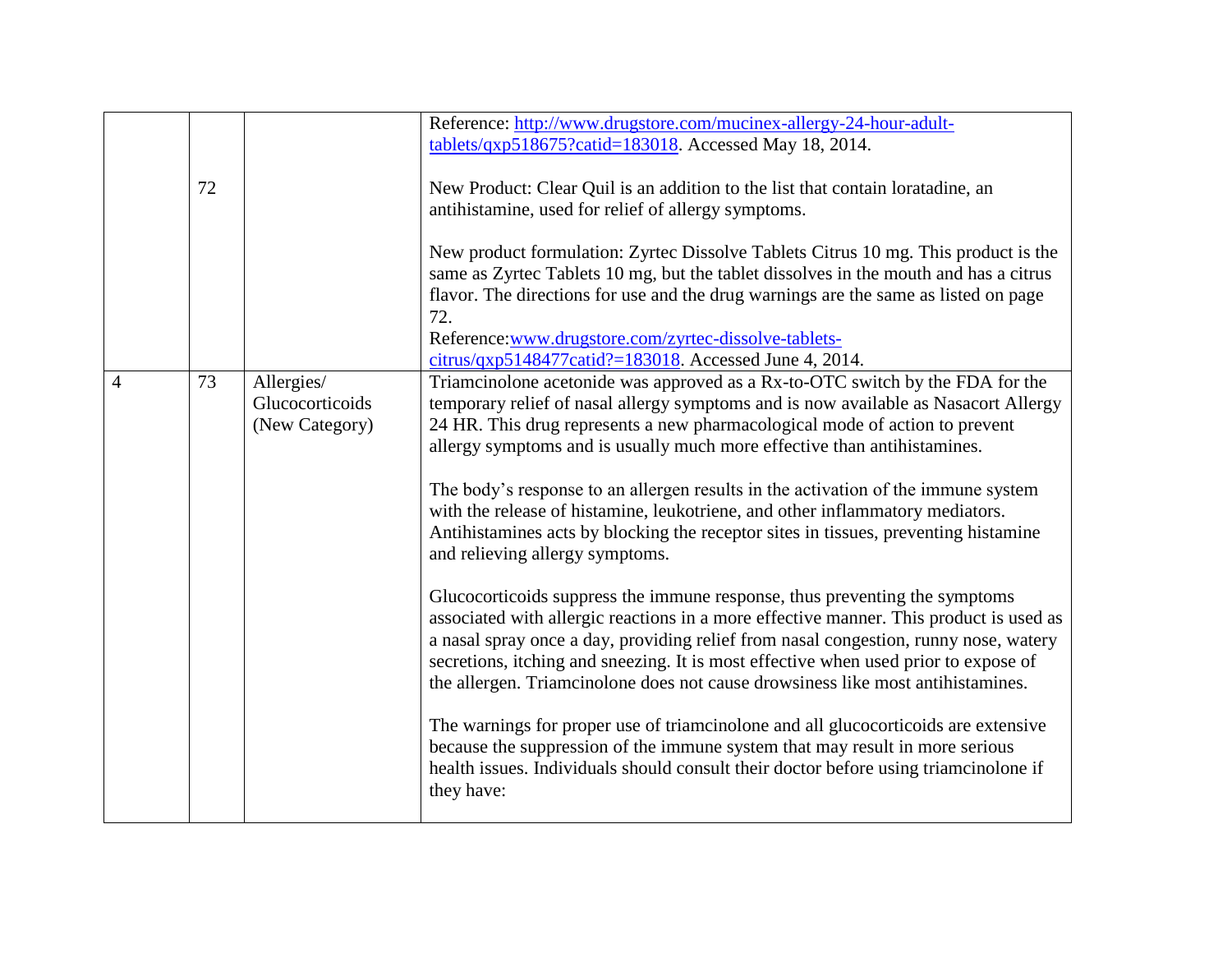| 1. been exposed to people infected with chicken pox;<br>2. measles or tuberculosis;                                                                                                                                                                                                                                                                                                                     |
|---------------------------------------------------------------------------------------------------------------------------------------------------------------------------------------------------------------------------------------------------------------------------------------------------------------------------------------------------------------------------------------------------------|
| 3. any infection (persistent fever)                                                                                                                                                                                                                                                                                                                                                                     |
| 4. any vision changes while taking triamcinolone;                                                                                                                                                                                                                                                                                                                                                       |
| 5. recent nose ulcers, nose surgery, severe or frequent nose bleeds;<br>6. been using any prescription steroid drugs for asthma, allergy or skin rashes;                                                                                                                                                                                                                                                |
| 7. any eye infections, glaucoma or cataracts                                                                                                                                                                                                                                                                                                                                                            |
| Triamcinolone is only approved for the relief of symptoms due to allergy. It is not to<br>be used for treating the common cold.                                                                                                                                                                                                                                                                         |
| When using a new bottle of Nasacort 24 HR spray or a bottle that has not been used<br>for for 2 weeks, the bottle must be primed before use. This means that the first<br>couple of sprays should not be inhaled because they will not contain a full dose of<br>triamcinolone.                                                                                                                         |
| Adults and children over 12 years of age should inhale 2 sprays in each nostril once<br>a day. Relief may occur in a day or two but may take as long and 1 week. The dose<br>may be reduced to one spray daily. If there is no relief of symptoms after one week,<br>the doctor should be consulted. The drug is not to be sprayed into the eyes or mouth.                                              |
| Children between 6 and 12 years old should only use one spray per nostril under<br>supervision by an adult. Only one spray a day should be used for the first week. If<br>there is no symptomatic relief, two sprays per nostril may be used for the second<br>week, and then reduced to one spray per nostril. If there is no improvement of<br>symptom after 2 weeks, the doctor should be consulted. |
| Reference: FDA Approves over-the-counter Nasacort Allergy 24 HR to treat hay<br>fever and nasal allergies. Available at:                                                                                                                                                                                                                                                                                |
| http://fda.gov/drugs/newsevents/ucm/370973.htm.<br>http://nasacort.com/how-to-use.aspx# simple-instruction. Accessed: May 18, 2014.                                                                                                                                                                                                                                                                     |
|                                                                                                                                                                                                                                                                                                                                                                                                         |